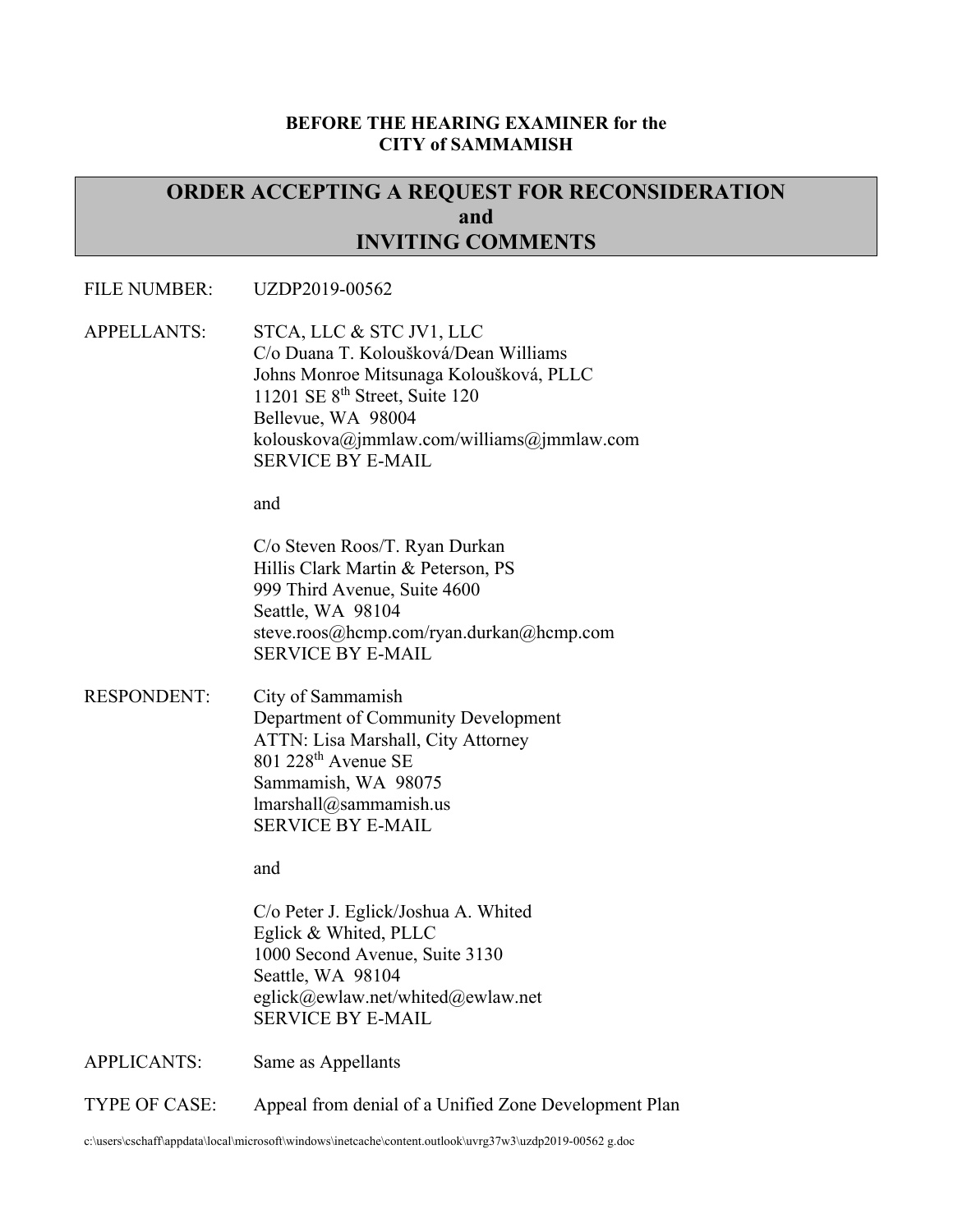**WHEREAS**, on August 30, 2021, the City of Sammamish Hearing Examiner ("Examiner") issued a Decision in the above-entitled matter; and

**WHEREAS**, on September 9, 2021, Respondent Department of Community Development filed a timely Motion for Reconsideration (the "Motion"); and

**WHEREAS**, the Examiner has read the Motion and desires to allow parties of record to present written comments in response to the Motion before acting upon it, as authorized by Hearing Examiner Rule of Procedure 504(d)(3).

**NOW, THEREFORE,** the Hearing Examiner issues the following:

#### **ORDER**

- 1. City Staff shall mail or otherwise provide a copy of the Motion and this Order to all parties of record.
- 2. All parties of record (other than Respondent which submitted the Motion) may submit written comment in response to the Motion on or before close of business on Friday, September 24, 2021 (which is the  $10<sup>th</sup>$  working day after the date of this Order). Comments shall be submitted to Cynthia Schaff, Hearing Examiner Clerk, preferably by e-mal to cschaff@sammamish.us, or by USPS to 801 228<sup>th</sup> Avenue SE, Sammamish, WA 98075. Ms. Schaff will forward timely received written comments to the Examiner after the end of the comment period. Comments or portions of comments which address matters beyond the scope of the Motion will not be considered.
- 3. The Examiner will issue a final Order on the merits of the Motion within 14 days after the close of the comment period.

**ORDER** issued September 10, 2021.

\s\ *John E. Galt* 

John E. Galt Hearing Examiner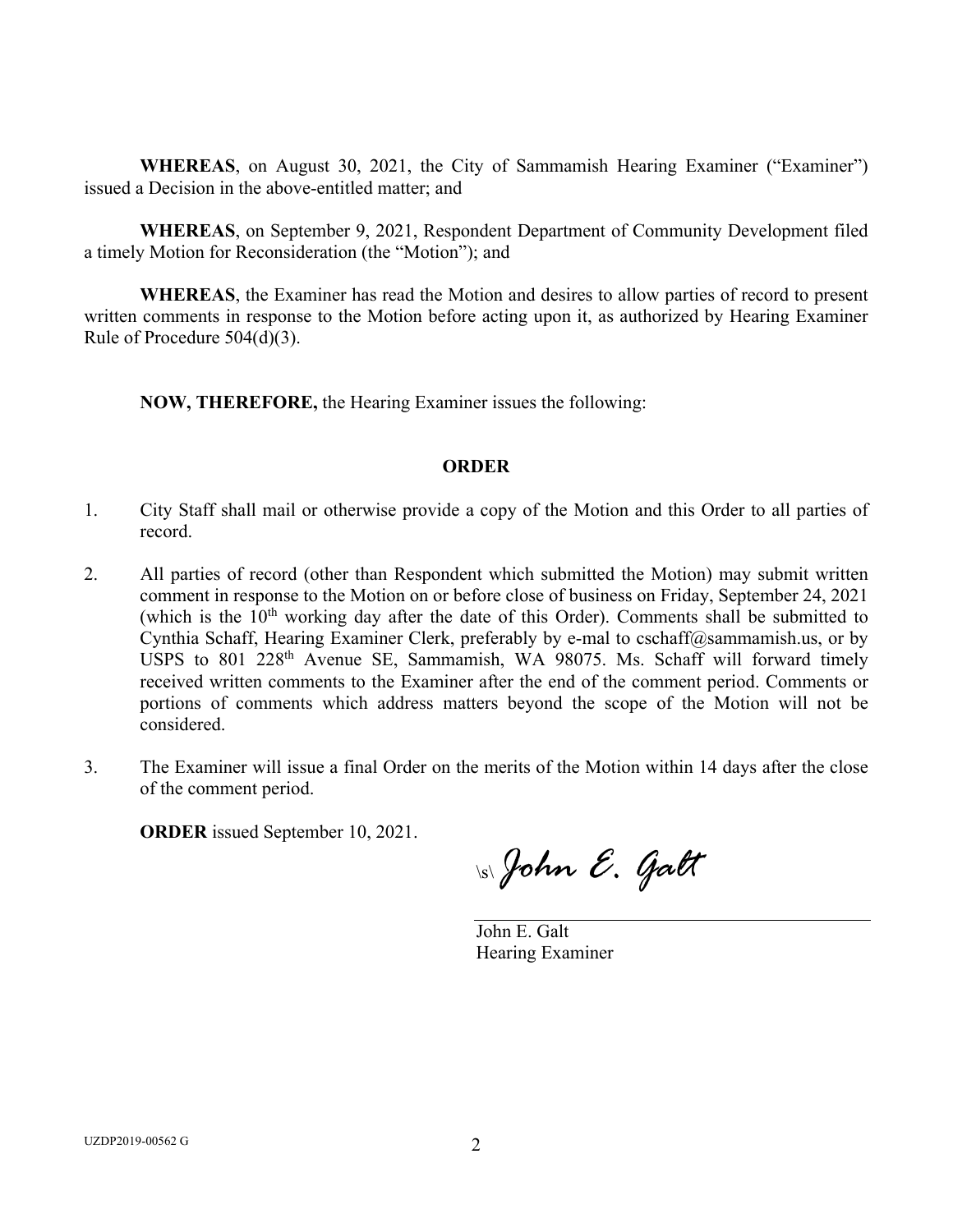|                                                                                                                        | Hearing Examiner Galt              |
|------------------------------------------------------------------------------------------------------------------------|------------------------------------|
| <b>BEFORE THE HEARING EXAMINER</b>                                                                                     |                                    |
|                                                                                                                        | <b>CITY OF SAMMAMISH</b>           |
| In re the Appeal of: Findings/Conclusions/                                                                             | NO. UZDP2019-00562                 |
| Decision Town Center Phase 1: SW Quadrant,<br><b>Unified Zone Development Plan</b>                                     | <b>CITY OF SAMMAMISH'S</b>         |
|                                                                                                                        | <b>MOTION FOR REDCONSIDERATION</b> |
| STCA, LLC & STC JV1, LLC,                                                                                              |                                    |
| Appellant                                                                                                              |                                    |
|                                                                                                                        |                                    |
|                                                                                                                        |                                    |
|                                                                                                                        | <b>RECONSIDERATION REQUEST</b>     |
| The City of Sammamish Department of Community Development ("DCD",                                                      |                                    |
| "Department") requests reconsideration of the Examiner's Decision ("Decision") dated                                   |                                    |
| August 30, 2021. The specific aspects of the Decision encompassed in this request are                                  |                                    |
| detailed below. $1$                                                                                                    |                                    |
|                                                                                                                        |                                    |
|                                                                                                                        |                                    |
| I.                                                                                                                     | <b>INTRODUCTION</b>                |
|                                                                                                                        |                                    |
|                                                                                                                        |                                    |
| <sup>1</sup> Pursuant to HEROP 504b the request is made by DCD which is located in City Hall, and which can be reached |                                    |
| through its counsel of record for this proceeding with the contact information noted below.                            |                                    |
| CITY OF SAMMAMISH'S MOTION FOR RECONSIDERATION - 1                                                                     |                                    |
|                                                                                                                        |                                    |

∥

1000 SECOND AVENUE, SUITE 3130 SEATTLE, WASHINGTON 98104 PHONE (206) 441-1069 FACSIMILE (206) 441-1089

EGLICK & WHITED PLLC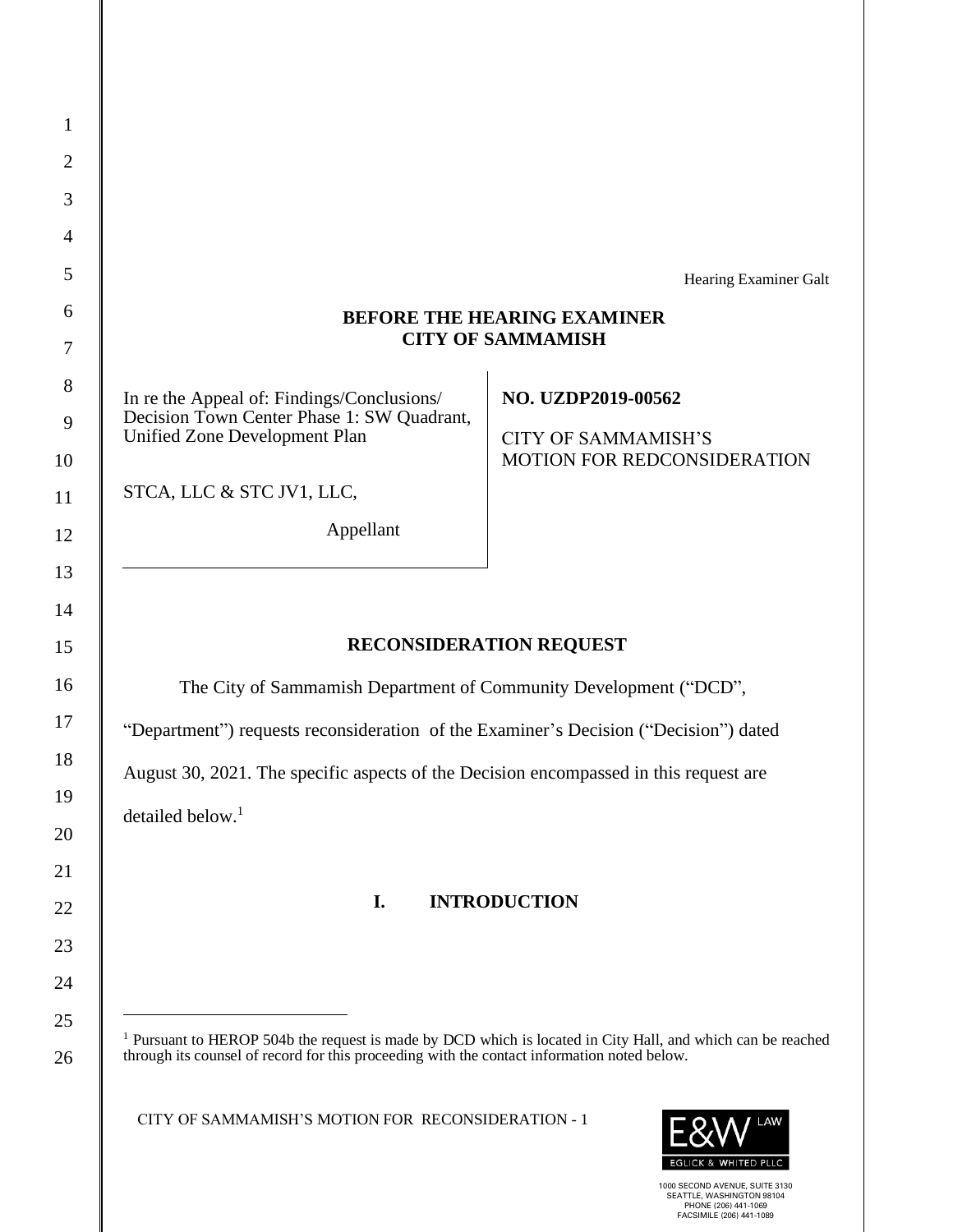1

2

3

4

5

6

7

8

9

Reviewing a massive record, including thousands of pages of exhibits and many hours of testimony over seven hearing days is no small task, particularly within the constricted time frame set by the Code. The Department appreciates the Examiner's efforts in this regard which are reflected in the eighty-eight-page Decision. Per SMC 20.10.260 reconsideration is also part of the hearing examiner review process and is particularly important here in light of the scope of the underlying decision. The Department therefore brings the following to the Examiner's attention and requests reconsideration/clarification. 2

#### **II. RECONSIDERATION REQUESTS**

## **A. The Department was within its discretion in declining to approve STCA's townhome proposal.**

 The Decision presents as a determination that the Department erred with regard to townhomes in denying the UZDP application Department, based on a Department misreading of the Code to the effect that townhomes are forbidden in the A-1 zone. See, e.g., Decision Section 12.2 (including 12.2.1). In doing so, the Decision does not acknowledge the facts and analysis presented by DCD during the seven-day de novo hearing. The touchstone of DCD testimony was that appropriately designed and placed townhomes could be interspersed as part of an overall appropriate A-1 zone plan integrating pedestrian oriented and mixed-use, rather than presented in "monoculture" blocks. As explained, this would be consistent with the Code statement of the purpose of the A-1 zone, " to provide for a pedestrian-oriented mix of retail, office, residential, and civic uses…" SMC 21B.10.030(1)(a). The Department's



<sup>&</sup>lt;sup>2</sup> The Department reserves the right to take exception to the Decision, including but not limited to those parts noted in this request, through a LUPA action in superior court.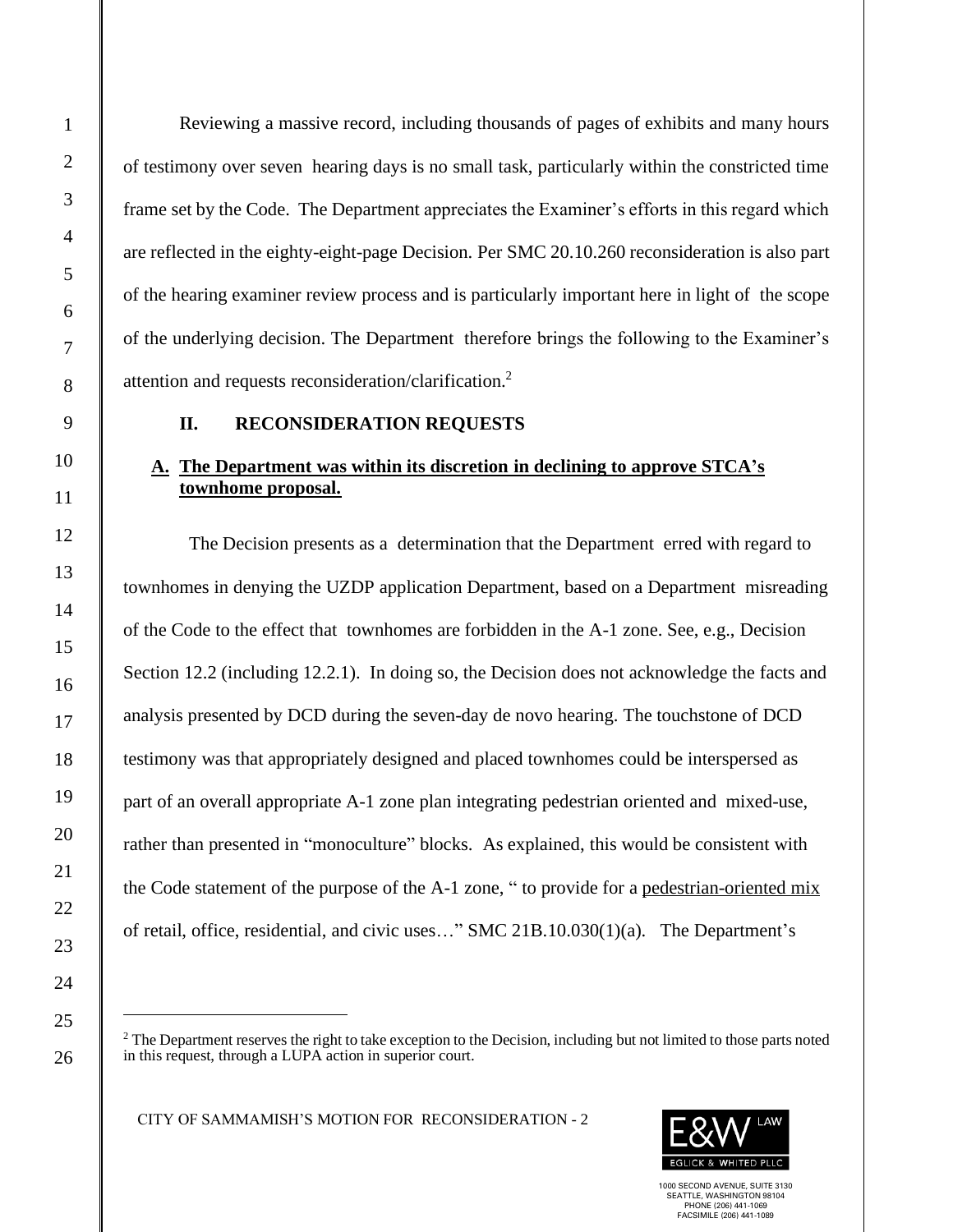testimony at the hearing was that in the Department's judgment the STCA proposal for townhomes does not meet this (and related) Code purposes. See, e.g., Tr. 1076 lines 11-16, at 1077 line 6 through 1078 line 15; Tr. 882-86.<sup>3</sup>

Respectfully, the Decision appears to remand because the Department cannot proceed on the basis that townhomes are not ever permitted in the A-1 zone. However, the factual record compiled during the hearing reflects the Department position that townhomes can be permitted, but not as proposed in the STCA application.

Therefore, with regard to this issue, the Decision appears to be based in whole or in part on erroneous facts or information and, in contravention of the Code, contradicts the Department's exercise per Code of its professional judgment and discretion, and substitutes the Examiner's. Reconsideration/clarification is therefore requested to the specific effect that, while townhomes may be part of a proposal for the A-1 zone, it was within the Department's Code-granted discretion to decline to approve the townhome plan presented to it by STCA.

#### **B. Decisions On Other Projects Do Not Bind Here.**

The Decision cites and relies on other DCD UZDP decisions as effecting a kind of estoppel, suggesting that what may have been approved for very different applications (in terms of scope, location, etc.) may bind DCD here.<sup>4</sup> It also appears to go further, suggesting

CITY OF SAMMAMISH'S MOTION FOR RECONSIDERATION - 3



<sup>&</sup>lt;sup>3</sup> STCA testimony described its townhomes' private front yards as somehow fulfilling this explicit Code purpose. See Tr. 366-69. The Department, applying its professional judgment and Code discretion, disagreed. <sup>4</sup> E.g. Decision sections 13.2.1, 13.2.2, 14.1.3,17.2.1,17.2.2,17.2.3, 19.1.12.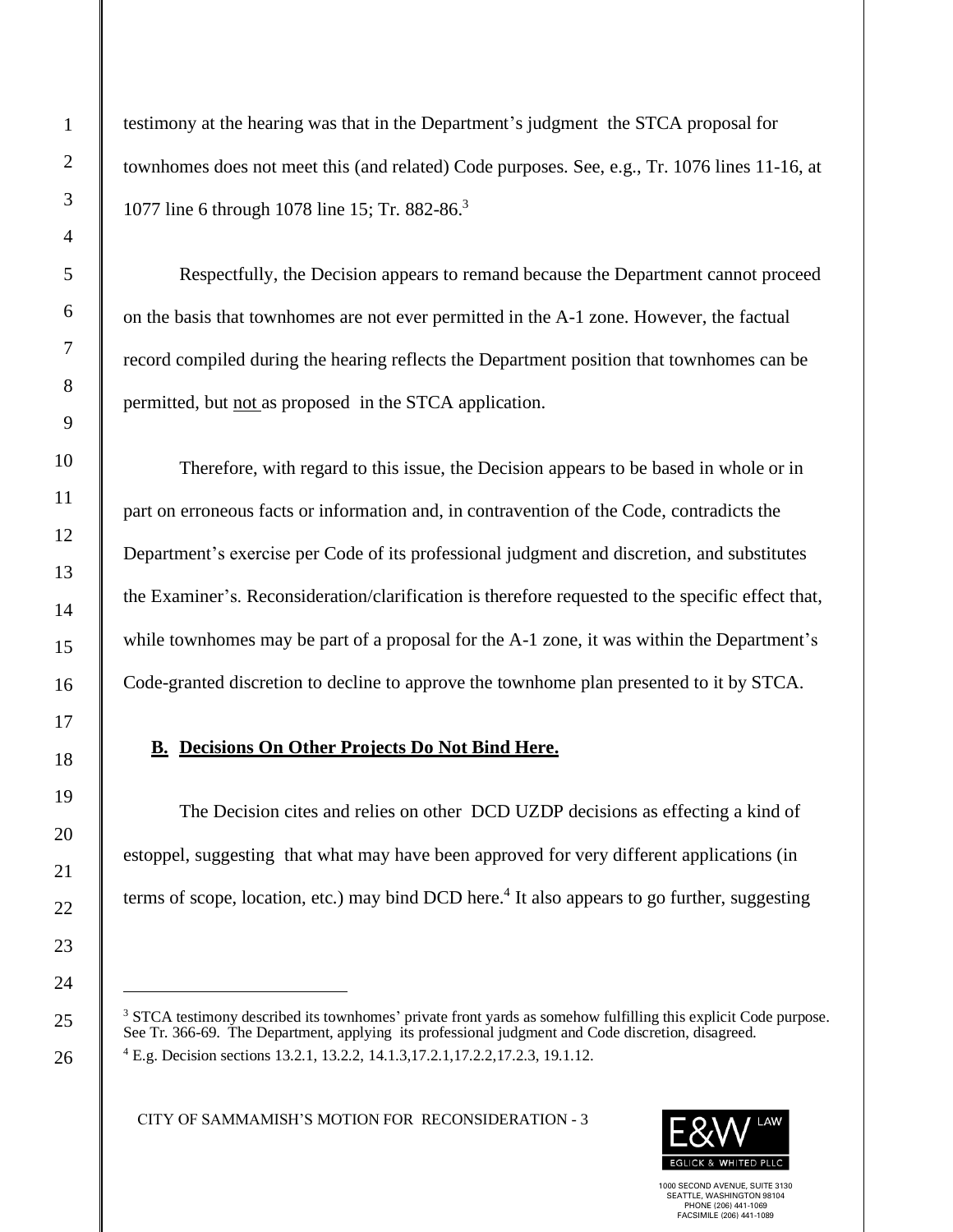that, where particular Code requirements may not have been applied in other application contexts, they may not be applied here or if applied should lead to approval.

However, there is no requirement in the Code or elsewhere that the Department's discretionary decision on a current application must be justified in terms of past ones on other applicants' proposals. Processing of prior decisions may have called for less information/analysis and not raised the same issues in applying Code requirements. <sup>5</sup> This could be because their locations were different, their zoning differed in whole or in part, they were on existing established arterial streets with public infrastructure so they did not entail siting and dedication of significant city infrastructure as envisioned by the TCP, and/or they were reviewed and vested under older stormwater and public works standards with different processes for variations.

The preceding important factual/physical differences are not the first predicates for reconsideration here. Reconsideration is called for in the first place because the Decision rests on an acknowledged extension of *Sleasman v. City of Lacey, 159 Wash. 2d 639, 151 P.3d 990 (2007). Sleasman* involved fines in the specific context of a Code enforcement action and in that context held that "a nonexistent enforcement policy cannot provide notice to the Sleasmans."

CITY OF SAMMAMISH'S MOTION FOR RECONSIDERATION - 4



<sup>&</sup>lt;sup>5</sup> For example, Decision section 14.1.3 states that in three earlier UZDP decisions, all prepared by or under the supervision of a planner no longer with the City, no TCP Goals and Policies Compliance Analysis was documented, as if this demonstrates error by DCD in undertaking such an analysis here.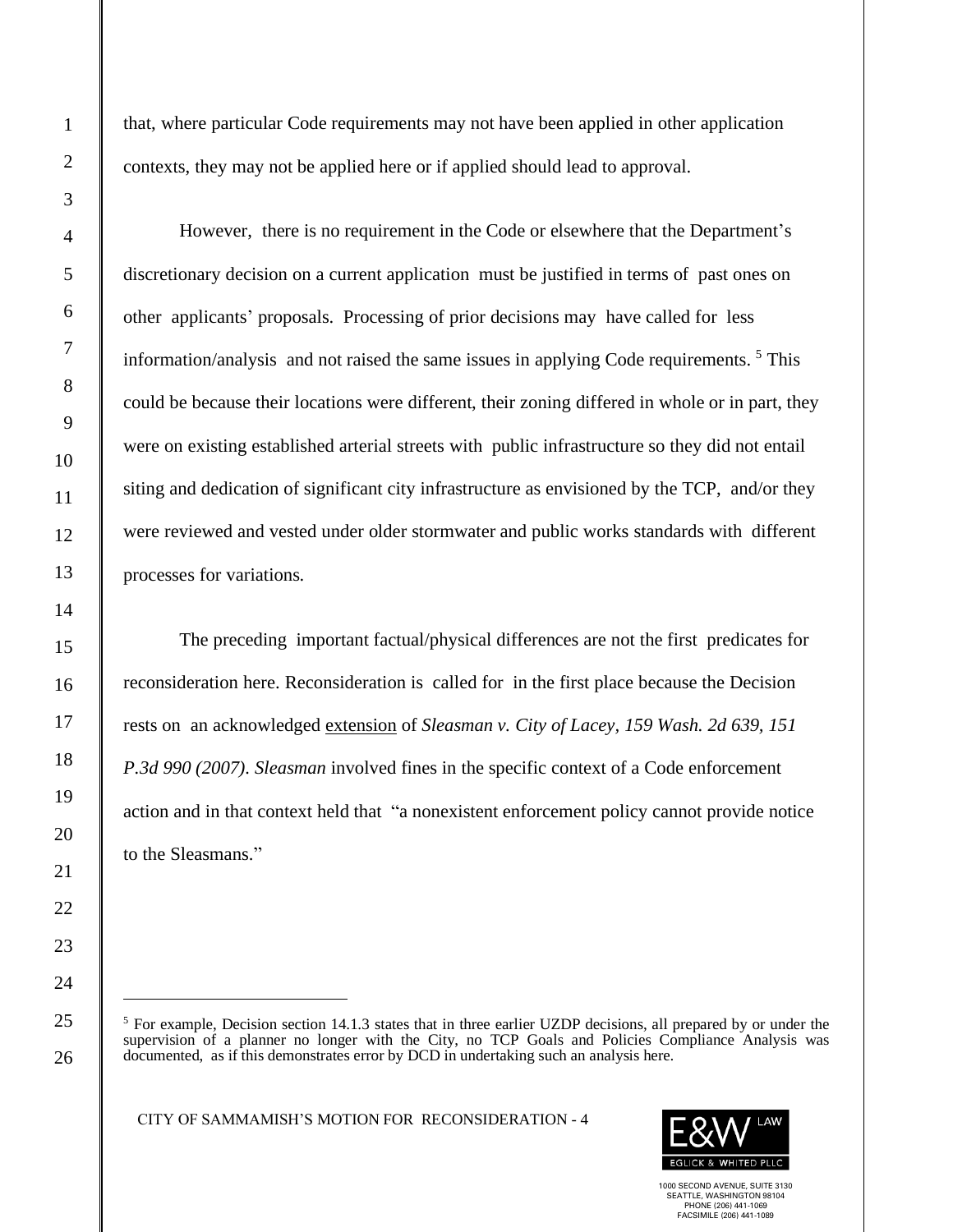| $\mathbf{1}$   | Reliance on an extension of <i>Sleasman</i> is legal error; there are cases that directly apply                                                                                                                                                                      |
|----------------|----------------------------------------------------------------------------------------------------------------------------------------------------------------------------------------------------------------------------------------------------------------------|
| $\overline{2}$ | to this application context. In Buechel v. Dep't of Ecology, 125 Wash. 2d 196, 211, 884 P.2d                                                                                                                                                                         |
| $\mathfrak{Z}$ | 910, 919-920 (1994) the Washington Supreme Court held:                                                                                                                                                                                                               |
| $\overline{4}$ |                                                                                                                                                                                                                                                                      |
| $\mathfrak{S}$ | The proper action on a land use decision cannot be foreclosed because of a possible                                                                                                                                                                                  |
| 6              | past error in another case involving different property. No authority is cited for the<br>proposition that the Board can be estopped from enforcing existing regulations by<br>prior decisions not ever even considered by the Board. In Mercer Island v. Steinmann, |
| $\tau$         | 9 Wn. App. 479, 483, 513 P.2d 80 (1973), the court stated that a municipality is not<br>precluded from enforcing zoning regulations if its officers have failed to properly                                                                                          |
| 8<br>9         | enforce zoning regulations. That court explained that the elements of estoppel are<br>wanting. The governmental zoning power may not be forfeited by the action of local                                                                                             |
| 10             | officers in disregard of the statute and the ordinance; the public has an interest in<br>zoning that cannot be destroyed. Therefore, the landowner's argument that the action                                                                                        |
| 11             | of the Board is arbitrary or capricious is not well taken. First, the Board never                                                                                                                                                                                    |
| 12             | reviewed the 1980 neighbor's variance decision and its review would have been de<br>novo. Second, the Department is not estopped from attempting to enforce zoning law                                                                                               |
| 13             | because of a prior decision regarding other property.                                                                                                                                                                                                                |
| 14<br>15       | See also Dykstra v. Skagit Cty., 97 Wash. App. 670, 677 985 P.2d 424 (1999).                                                                                                                                                                                         |
| 16             | In other words, decisions on land use applications, particularly where discretionary                                                                                                                                                                                 |
| 17             | judgment is involved per Code, are not precedential. See Buechel, supra, at 209 ("The size,                                                                                                                                                                          |
| 18             | location, and physical attributes of a piece of property are relevant").                                                                                                                                                                                             |
| 19             |                                                                                                                                                                                                                                                                      |
| 20             | DCD therefore requests reconsideration/clarification that the Decision is not intended                                                                                                                                                                               |
| 21             | to require the Department to: overlook or not apply Code requirements; to adhere to past                                                                                                                                                                             |
| 22             | discretionary decisions on unrelated applications; to grant variances, variations, deviations or                                                                                                                                                                     |
| 23             | dispensations from same, or to replicate processing errors or omissions that may have                                                                                                                                                                                |
| 24             | occurred with regard to past applications.                                                                                                                                                                                                                           |
| 25             |                                                                                                                                                                                                                                                                      |
| 26             |                                                                                                                                                                                                                                                                      |

CITY OF SAMMAMISH'S MOTION FOR RECONSIDERATION - 5

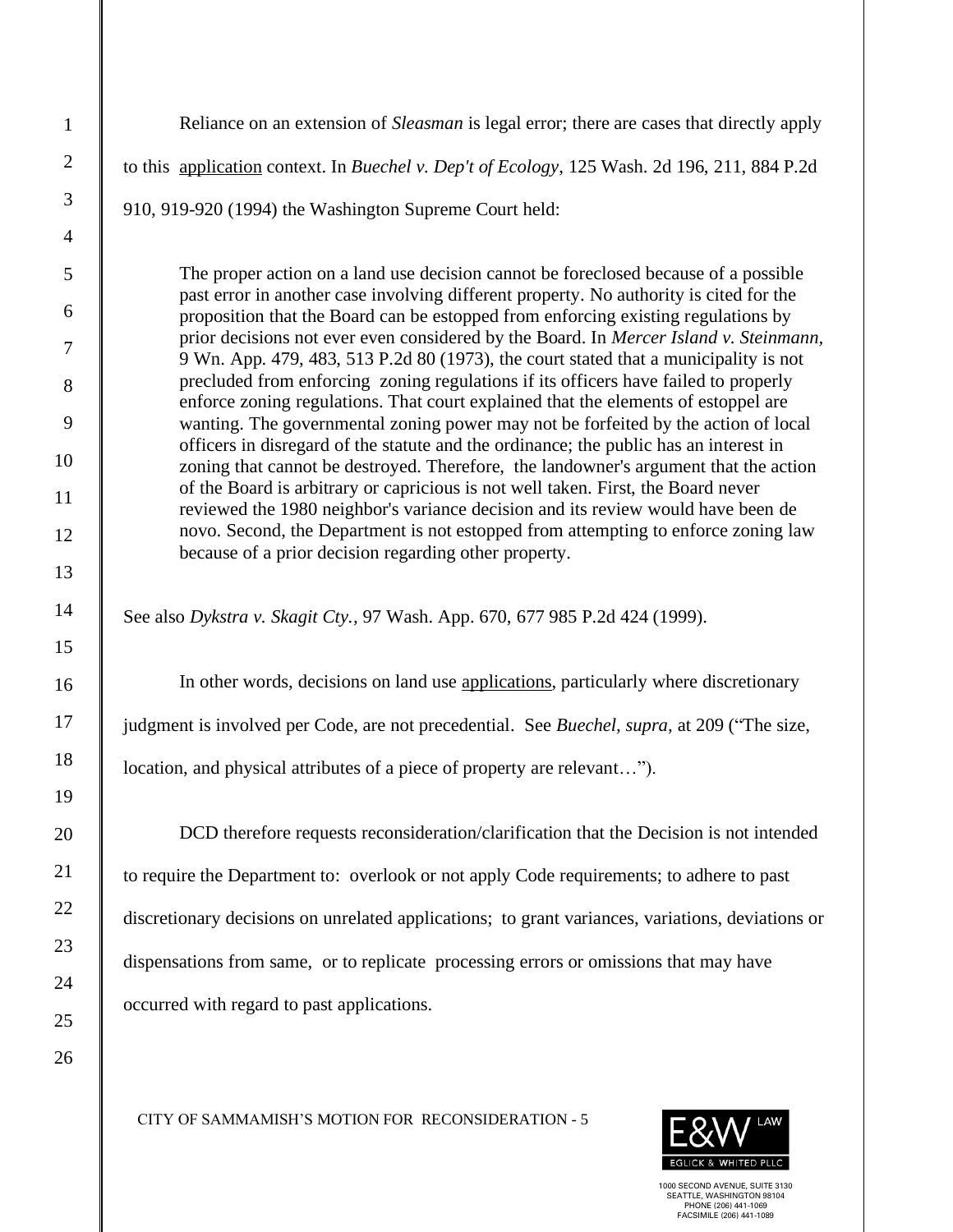1

# **C. Advance Payment For Street Vacation Is Not Required .**

| $\mathbf{2}$         |                                                                                                                                                                                                                                                                                        |
|----------------------|----------------------------------------------------------------------------------------------------------------------------------------------------------------------------------------------------------------------------------------------------------------------------------------|
| $\mathfrak{Z}$       | The Decision suggests that the City addressed the issue of street vacation                                                                                                                                                                                                             |
| $\overline{4}$       | "nonsensically" as an all or nothing proposition. See, e.g., Decision section 3.2.2 et seq.                                                                                                                                                                                            |
| 5                    | However, the Record reflects a considered approach by the Department that called for                                                                                                                                                                                                   |
| 6                    | commencement of the street vacation process during the pendency of the UZDP so that there                                                                                                                                                                                              |
| $\overline{7}$       | was a colorable basis for processing a UZDP application that includes STCA development on                                                                                                                                                                                              |
| 8                    | City right of way. The Decision rejects this approach:                                                                                                                                                                                                                                 |
| 9                    |                                                                                                                                                                                                                                                                                        |
| 10                   | Why would one pay for right-of-way that might never be needed if a future land<br>use application were not approved? And once vacated, it would seem highly unlikely                                                                                                                   |
| 11                   | that the municipality would be interested in refunding the compensation it received and<br>re-acquiring the right-of-way.                                                                                                                                                              |
| 12                   | Id at 3.2.2                                                                                                                                                                                                                                                                            |
| 13                   |                                                                                                                                                                                                                                                                                        |
| 14                   | This speculation is apparently based on statements in STCA's Posthearing Brief <sup>6</sup> , to                                                                                                                                                                                       |
| 15                   | which the City was not able to reply, misreading Exhibit 1006, the Public Works Standards                                                                                                                                                                                              |
| 16                   | (PWS) applicable to vacations. The PWS provide in section I.2 cited by STCA that:                                                                                                                                                                                                      |
| 17<br>18<br>19       | Where the vacation was initiated by the City Council or was a requirement by the City as a<br>condition of a permit or approval, the owners of the property abutting the area vacated shall<br>not be required to pay such sum that includes the appraised value of the area and costs |
| 20<br>21<br>22<br>23 | associated with the physical closure. [Emphasis added.] $^7$                                                                                                                                                                                                                           |
| 24                   | <sup>6</sup> Appellant's Posthearing Brief at 25.                                                                                                                                                                                                                                      |
| 25<br>26             | $\frac{7}{1}$ This is in keeping with state law which does not require that cities obtain payment from abutting owners. See<br>Greater Harbor 2000, ET AL. v. City of Seattle, ET AL., 132 Wash. 2d 267, 282-83, 937 P.2d 1082 (1997)                                                  |
|                      | CITY OF SAMMAMISH'S MOTION FOR RECONSIDERATION - 6<br>$P^2$                                                                                                                                                                                                                            |

1000 SECOND AVENUE, SUITE 3130 SEATTLE, WASHINGTON 98104 PHONE (206) 441-1069 FACSIMILE (206) 441-1089

**EGLICK & WHITED PLLC**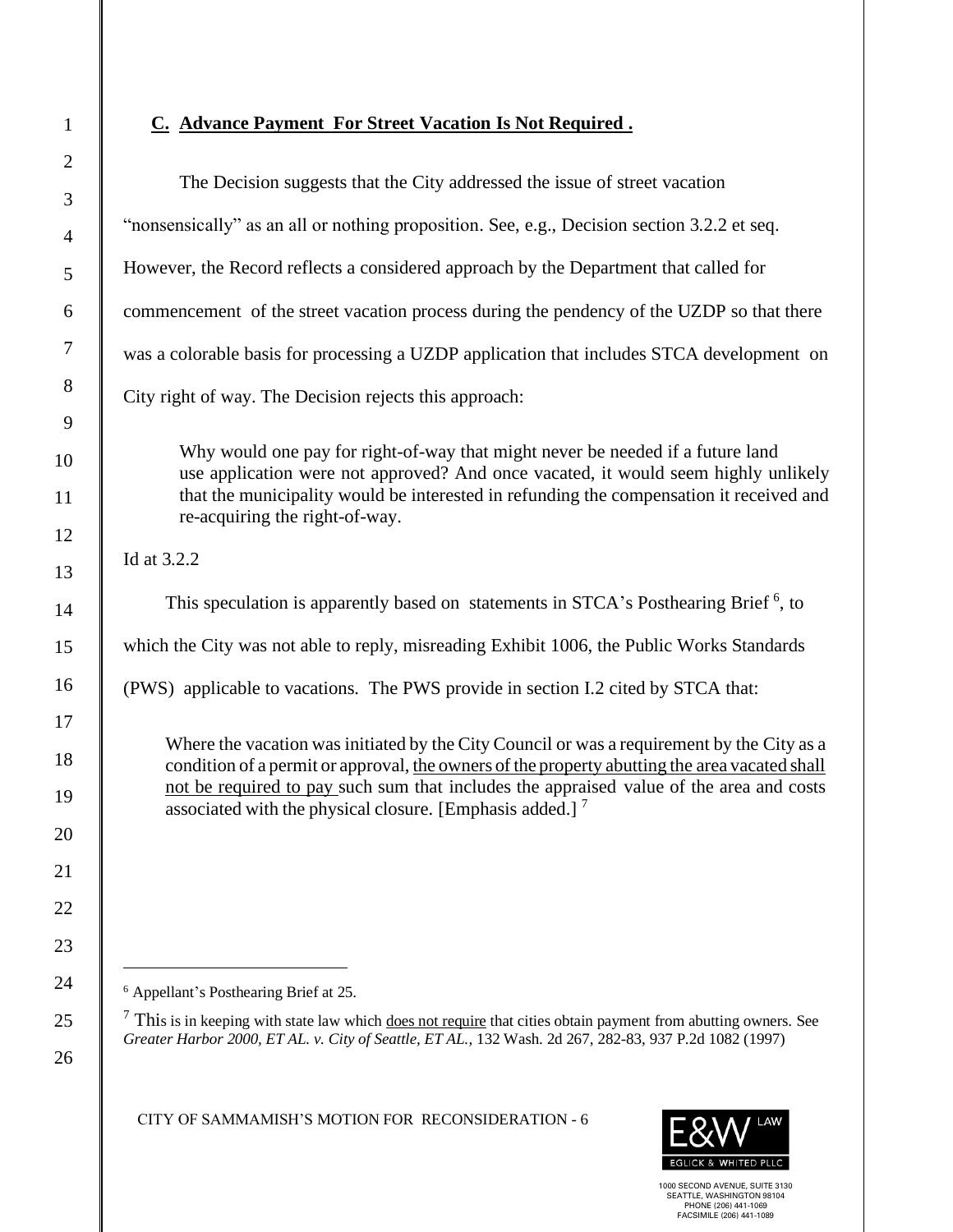In other words, STCA could have pursued the street vacation process, noted that the vacation would be required as part of a UZDP, and set the stage to obtain City Council approval for it.

There are middle ground and pragmatic approaches available, which the Decision appears to preclude. Deferral of a street vacation application until after a UZDP has been finally approved, including presumably through any appeal process, is highly prejudicial to the public, the Department, and the City Council -- and arguably even to UZDP applicants. Neither the Department, nor the Examiner, nor STCA can assume or grant a street vacation. These are at the complete discretion of City Council. Per SMC 20.05.040(1)q, the Department cannot issue a decision approving a plan entailing development of property<sup>8</sup> still in the City's domain.

STCA has apparently chosen not to seek a street vacation, despite staff admonishments to do so, because it is to its advantage to present the Council with a fait accompli in the form of a final UZDP that requires a vacation and leaves the Council no options other than to give an unqualified yes -- or require everyone to go back to the drawing board.<sup>9</sup> However, the Decision's speculation that the vacation is a foregone conclusion overlooks the Council's ability to place conditions on a vacation. Here, these could concern public access, use, and the like – which could require a UZDP to go back to the drawing board.

<sup>8</sup> See Tr. 1008-1009; 1395-97. See also 1368-69. <sup>9</sup> See Tr. 143.

CITY OF SAMMAMISH'S MOTION FOR RECONSIDERATION - 7

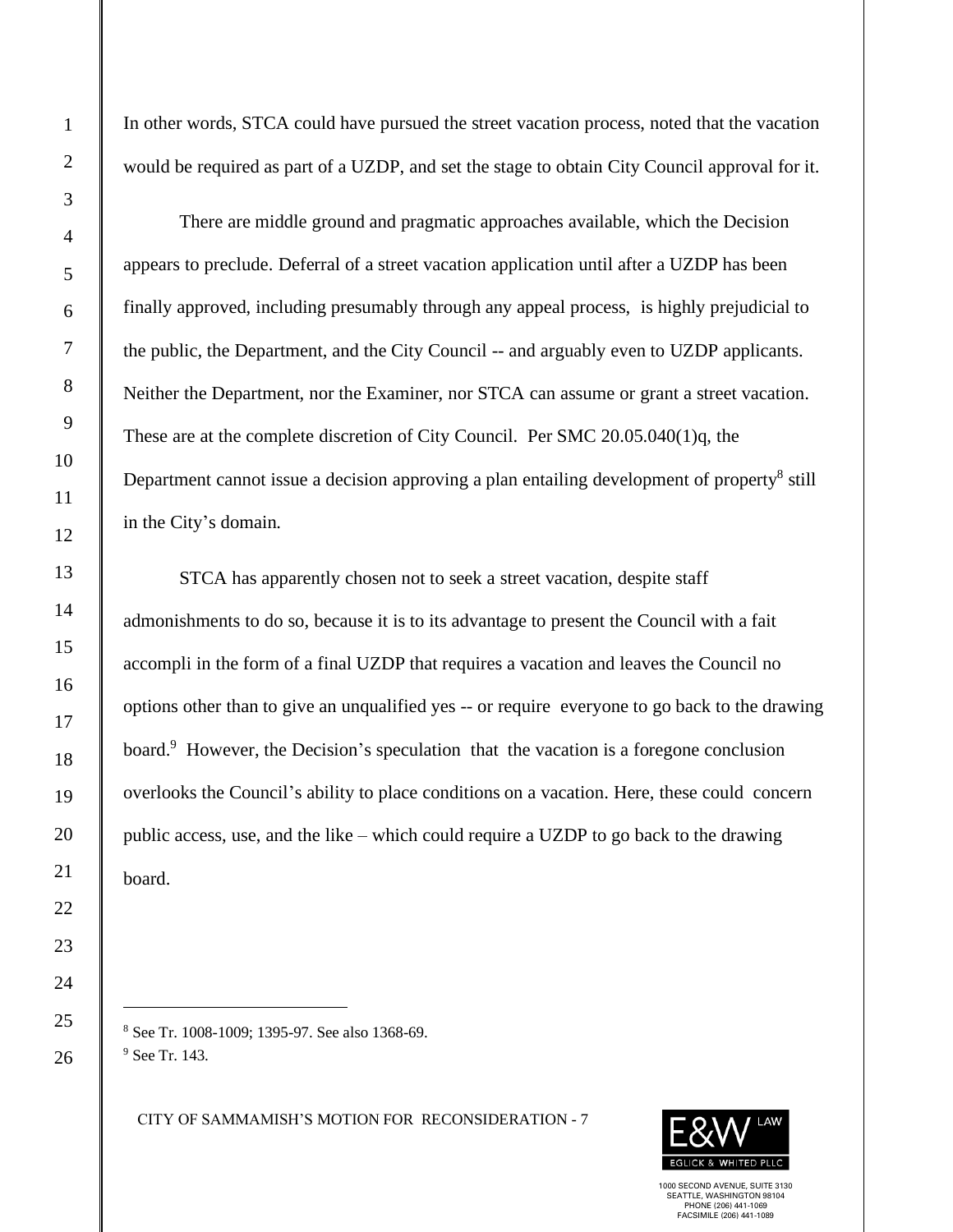It is not the Department's responsibility to act as broker for an applicant to obtain approval/control of property from City Council ; that is the applicant's responsibility. And it is not up to the Department, or the Examiner, to assume or speculate upon whether or on what conditions a vacation not even requested might be granted.

The Department therefore respectfully requests reconsideration of Decision section 3 in its entirety, because it is based on erroneous information and does not comply with applicable law. This request includes, but is not limited to section 3.2.5, which unless clarified suggests that the Department is required to issue a UZDP approval despite the applicant's failure to even apply for a street vacation, which is subject to City Council, not DCD review and decision.

## **D. Dicta Concerning City Contribution to Capital Facilities (e.g. City Square) Should be Deleted**

The Department requests reconsideration/clarification, specifically deletion, of Decision Section 10.2.3 as both outside the Examiner's jurisdiction<sup>10</sup> and based on speculation.<sup>11</sup> As worded this section appears to presume that the City Council must contribute some further unspecified amount. It further appears to presume that the City's "dedication" of property the City controls to Town Center development is not also a basis, separately or in concert with the contributions the City has already made, for the Department to make a discrete determination as to the appropriate location for City Square.

CITY OF SAMMAMISH'S MOTION FOR RECONSIDERATION - 8



<sup>&</sup>lt;sup>10</sup> See section 10.2.3 (construing RCW 82.02.020 concerning

<sup>&</sup>lt;sup>11</sup> See, e.g., Section 10.2.3 (speculation concerning City contributions, concerning reviewing court determinations on need for City Square).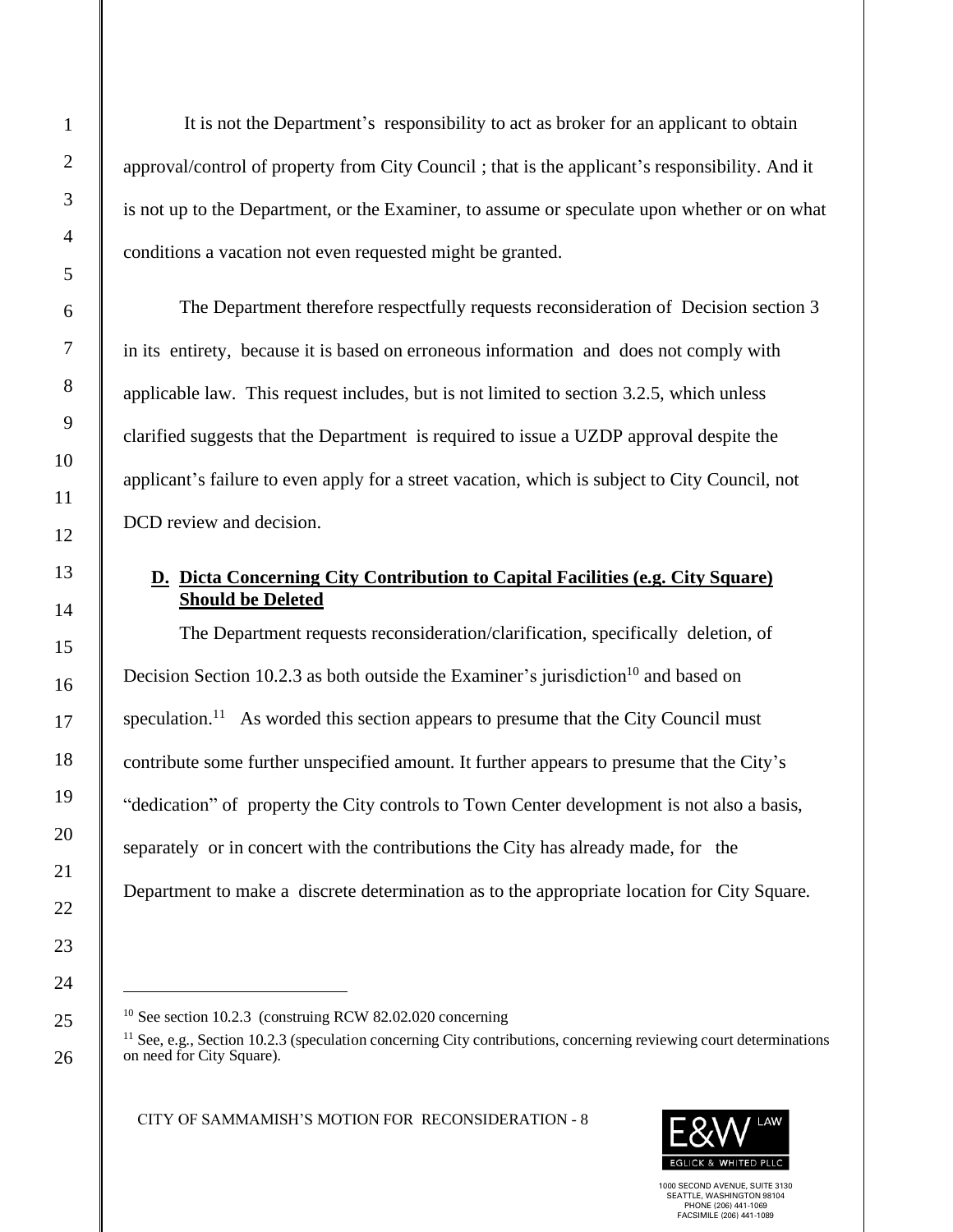| $\mathbf{1}$   | The Decision's statements are effectively dicta, ultra vires and will contribute to rather than |
|----------------|-------------------------------------------------------------------------------------------------|
| $\overline{2}$ | reduce confusion and contention.                                                                |
| 3              |                                                                                                 |
| $\overline{4}$ | Respectfully submitted September 9, 2021 by Co-Counsel for City of Sammamish:                   |
| 5              |                                                                                                 |
| 6              |                                                                                                 |
| 7              | By:                                                                                             |
| 8              |                                                                                                 |
| 9<br>10        |                                                                                                 |
| 11             | Peter J. Eglick, WSBA No. 8809                                                                  |
| 12             | Joshua A. Whited, WSBA No. 30509<br>Eglick & Whited, PLLC                                       |
| 13             | Email: eglick@ewlaw.net                                                                         |
| 14             | whited@ewlaw.net<br>CC:<br>phelan@ewlaw.net                                                     |
| 15             |                                                                                                 |
| 16             | By: /s/ Lisa M. Marshall                                                                        |
| 17             | Lisa M. Marshall, WSBA No. 24343<br>Sammamish City Attorney                                     |
| 18             | Email: <b>Imarshall@sammamish.us</b>                                                            |
| 19             |                                                                                                 |
| 20             |                                                                                                 |
| 21             |                                                                                                 |
| 22             |                                                                                                 |
| 23             |                                                                                                 |
| 24             |                                                                                                 |
| 25             |                                                                                                 |
| 26             |                                                                                                 |
|                | CITY OF SAMMAMISH'S MOTION FOR RECONSIDERATION - 9<br>LAW<br><b>EGLICK &amp; WHITED PLLC</b>    |

 $\mathsf{I}$